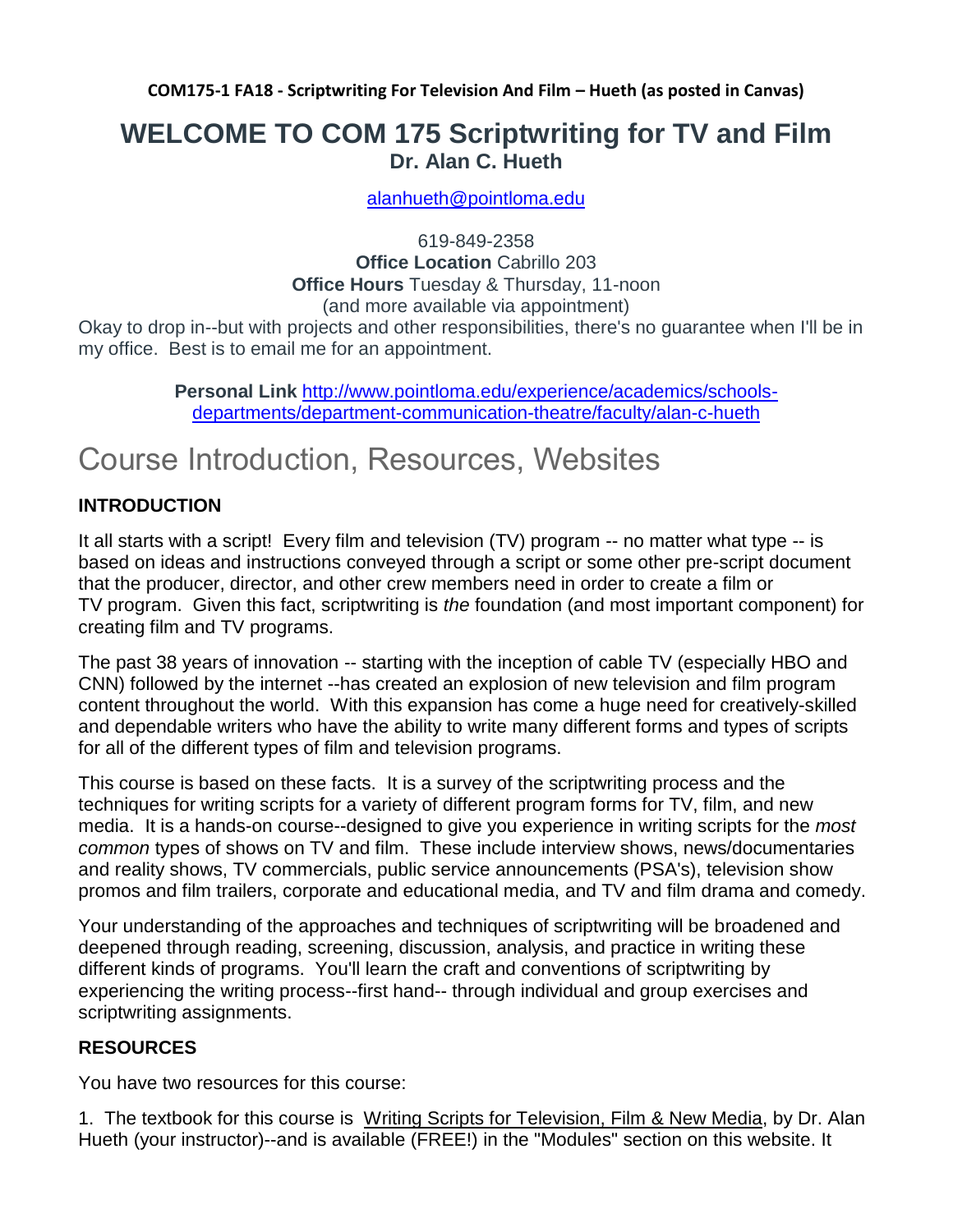includes chapters on all course content, and will be published later this year or early next year (Taylor & Francis/Routledge/Focal Press); and

2. The textbook chapter's website content will also be available in the "Modules" section...also FREE! There are hundreds of links to full programs and clips of the different film, television, and new media programs AND supplemental readings..

#### **PLNU Media Comm WEBSITES**

#### **Get to Know the** *Point TV*

Acquaint yourself with some cool Point TV websites below to guide you for this assignment! See all kinds of projects and films that can inform, inspire, and stir some creative thinking for this course and beyond.

Here's the **Point TV** website that includes show descriptions, production schedules, crew lists for shows, press releases/news about the latest news about the station and the media com and multimedia journalism students and their activities. Some of these shows were born in this course AND many scripts were written in this course!

*[Point TV's Facebook](https://www.facebook.com/pages/Point-TV/447038881997027?ref=hl) page*

*For past films/webisodes: Point TV [Vimeo Channel](https://vimeo.com/channels/pointtv) For past TV shows: [Point TV YouTube Channel](https://www.youtube.com/channel/UCbSHEdR_GA73Wpay3g4OuBQ)*

## Student Learning Outcomes (SLO's)

As a result of taking this course, you will be able to do the following: demonstrate an understanding and ability to...

1. ...apply the elements and principles of drama in writing scripts for film, TV, and new media programs;

2. ...practice the creative process for writing scripts for the different types of film, TV, and new media programs;

3. ...do basic pre-script research for film, TV, and new media scripts;

4. ...formulate communication objectives for film, TV, and new media programs, and write scripts that accomplish those objectives;

5. ...envision creative concepts in scripts for film, TV, and new media programs;

6. ...write scripts in the conventional and professionally-correct script formats for film, TV, and new media programs;

7. ...rewrite script material that has been critiqued and returned to you--for making changes/writing additional drafts, etc.; and

8. Demonstrate an appreciation for, and an ability to give and receive constructive criticism of your own and others' creative ideas and scripts.

### **Activities**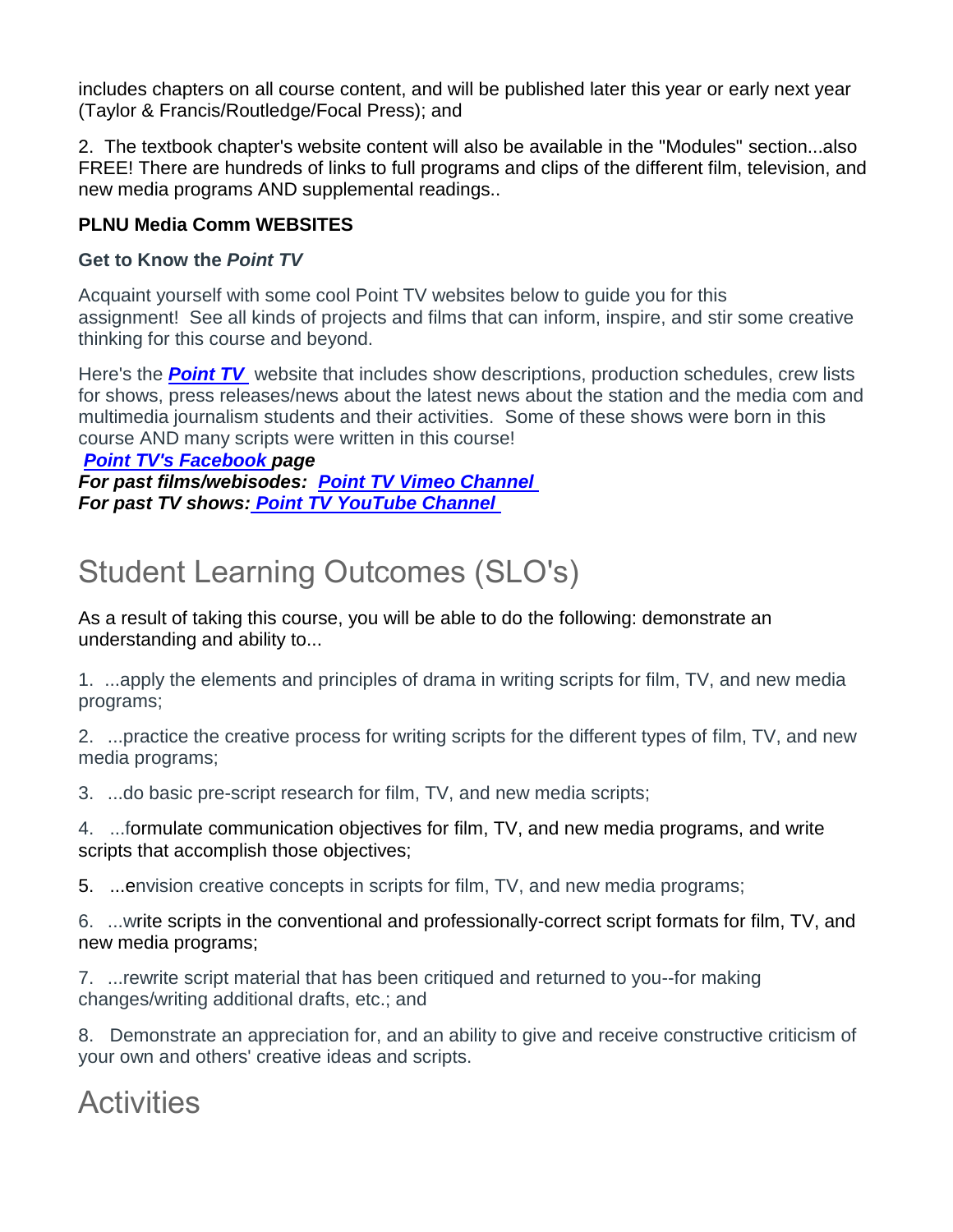The course learning outcomes will be accomplished through the following activities:

- Mini-lectures
- Textbook readings and chapter reports
- Supplemental internet readings on scriptwriting
- Active student discussions of course topics -- based on the readings and website contents
- Viewing, analysis, and critique of student-produced and professional, award-winning TV/film/new media programming
- In-class notes/outlines/exercises and follow up Discussions on group exercises
- In-class, ungraded individual and group writing exercises
- Graded scriptwriting assignments
- Analysis and critique of your own and other's concepts and scripts

### • Evaluation: Assignments, Points & Grading Scale, **Policies**

| Scriptwriting for book reading reports and In-Class Lecture Notes 20 @ 10 points<br>each | 200  |
|------------------------------------------------------------------------------------------|------|
| Who I Am Script Formatting Assignment                                                    | 100  |
| TV commercial/PSA/Show Promo Action Plan, Scripts & Storyboards                          | 100  |
| Interview Show Action Plan and Script                                                    | 100  |
| Documentary/Reality Show Action Plan and Treatment/Script                                | 150  |
| Corporate Media Action Plan & Treatment/Script                                           | 100  |
| Short Film, Webisode, or Feature-Length Screenplay                                       | 150  |
| Attendance & Participation                                                               | 100  |
| <b>TOTAL POINTS:</b>                                                                     | 1000 |

- •
- Your grades for projects will be based upon grading criteria provided for each assignment -- and how well you satisfy the criteria. The criteria include several components:
- 1. Your creativity in utilizing the elements of drama to (potentially) elicit *pathos* in the audience through your script *visions;*
- 2. Your ability to write material in the appropriate script format -- based on the type of show; and
- 3. The clarity, completeness, and quality of the other areas that are included in each assignment.
- The specific criteria are included on each assignment page posted on this website. Be sure to include every component and requirement of the assignment - - or the submission will be considered incomplete and will negatively affect your grade. Also, your grades for these assignments will be posted on the *Grades* section of this course website.
- **A Special Note:** I will do my best to return your graded scripts back to you in a reasonable amount of time. It usually takes 1-2 weeks to grade and return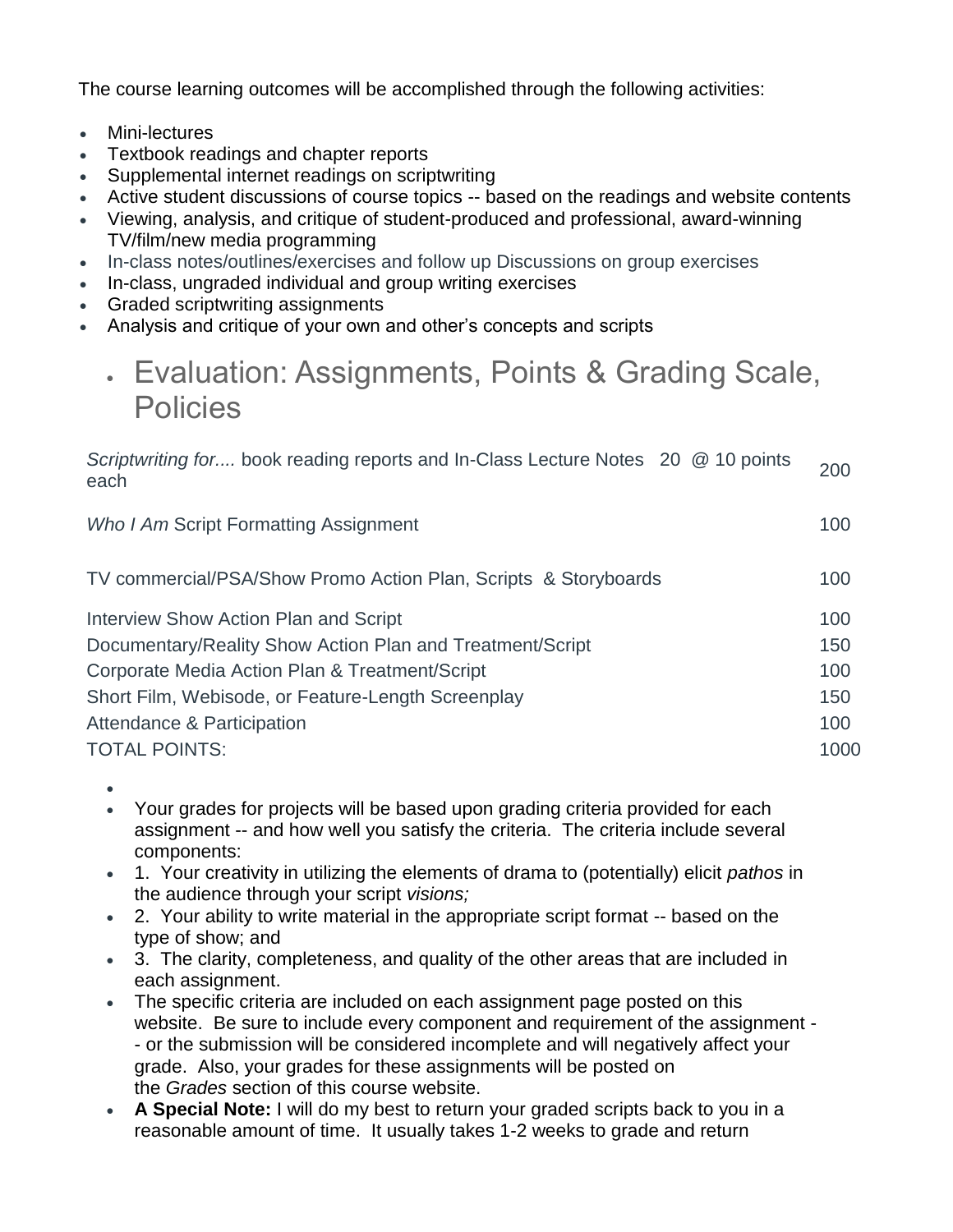assignments. The time-length that I need is based on the complexity and length of the assignment, other courses and projects I'm working on from week-to-week, and how long my *honey-do list* is for each weekend. I usually grade on the weekends which do not have too many other intrusions on my time. In any case, you can count on receiving graded scripts back to you *before* the next assignment is due so that you can benefit from my feedback *before* you write your next script. Your patience on this is much-appreciated.

- [Script Evaluation Codes](https://canvas.pointloma.edu/courses/39787/files/1919437/download?wrap=1) **2[:](https://canvas.pointloma.edu/courses/39787/files/1919417/download?wrap=1) 2 | have been using abbreviations rather than full**word/sentence explanations in my evaluations of student scripts. These codes will consist of single letters and short abbreviations. You can click on the Script Evaluation Codes to see these abbreviations and interpret my feedback- evaluations of your scripts. If you ever need a more complete explanation, I'm glad to meet with you and provide some additional explanation. This is all created for your benefit, learning, and growth as a scriptwriter.
- •
- Grading Scale:
- Your course grade will be based upon the following cumulative point scale:
- 920-1000 A
- 900-919 A-
- 880-899 B+
- 820-879 B
- 800-819 B-
- 780-799 C+
- 720-779 C
- 700-719 C-
- 680-699 D+
- 620-679 D
- 600-619 D-
- Course Schedule
- FIRST MENTION OF CHAPTER READING is **emboldened** and signifies the day when that chapter's Reading Report assignment(s) is/are due.
	- **WEEK 1:**
- **Tuesday, 8/28/18** NO READING ASSIGNED A. Introductions
	- B. Syllabus, activities, assignments, etc.
- **Wednesday, 8/29/18** NO READING ASSIGNED<sup>[17]</sup> A. Syllabi, etc.--continued
- **Friday, 9/31/18 READING:** *Writing Scripts… Preface & Introduction; and Chapter 1: Principles & Elements of Outstanding Scriptwriting*
	- A. Introductions (continued)
	- B. Discussion: principles and elements of drama

•

•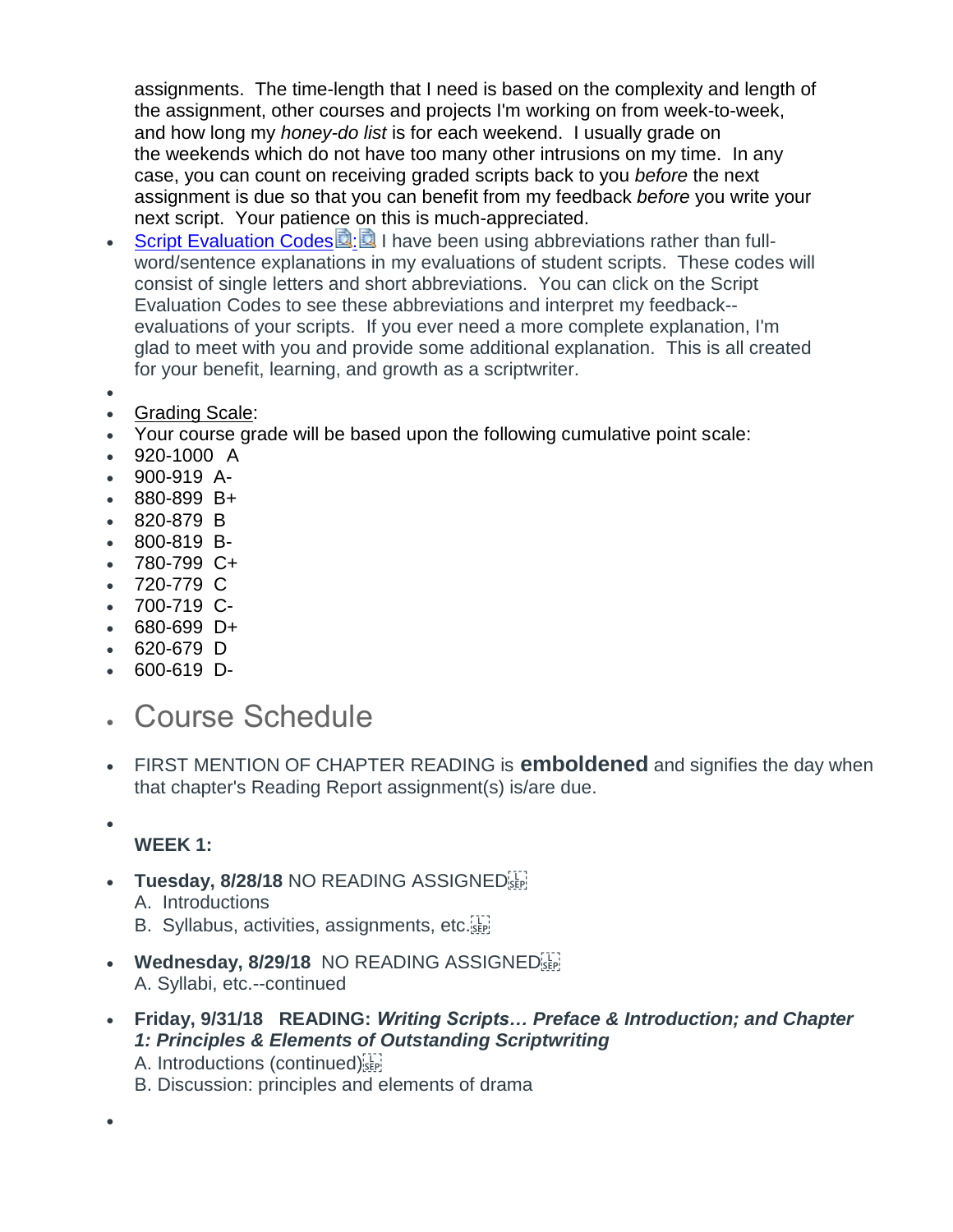- **WEEK 2:**
- **Monday, 9/3/18**--NO CLASS (LABOR DAY)
- **Wednesday, 9/5/18 READING:**  *Chapter 2: Vision & Language of Scriptwriting* A. Discussion: vision and language of scriptwriting B. Screen examples on website
- **Friday, 9/7/18 READING:** *Chapter 4: The Vision: Scriptwriting Formats* A. Intro to *Who I Am* assignment B. Exercise: Script Formatting
- •
- **WEEK 3:**
- **Monday, 9/10/18 READING:** *Chapter 3: The Vision -- Creativity & the Process of Scriptwriting*

A. Discussion: creativity and the process of scriptwriting

B. Work on *Who I Am* assignment -- w/instructor feedback

#### • **Wednesday, 9/12/18 READING:** *Chapter 9: News & Sports*

- A. Discussion: writing for news & sports
- B. Screen program samples
- C. Group or individual exercise
- **Friday, 9/14/18** READING: **review Chapter 9** A. Exercise continued
- •
- **WEEK 4:**
- **Monday, 9/17/18 READING:** *Chapter 10: Interview Shows & review Ch. 3--the creative process*

#### *WHO I AM ASSIGNMENT DUE*

- A. Discussion: Interview Show Assignment
- B. Discussion: writing for interview shows
- C. Screen program samples
- **Wednesday, 9/19/18** READING: review *Ch.10 Interview Shows & Ch. 3--the creative process*
	- A. Screening & Discussion--Interview show types & styles (continued)
	- B. Group Brainstorming session: interview show ideas
	- C. Screening interview shows: *[The McLaughlin Group](http://www.mclaughlin.com/)* and *[Dr. Keith](https://www.youtube.com/watch?v=FAXZyn5G8nk&list=PLMATWUx3t7L96rNjgH09sBMvtz4Gjrma9)*
- **Friday, 9/21/18** READING: review *Ch.10 Interview Shows & Ch. 3--the creative process* A. Share interview show concept ideas
- •
- **WEEK 5:**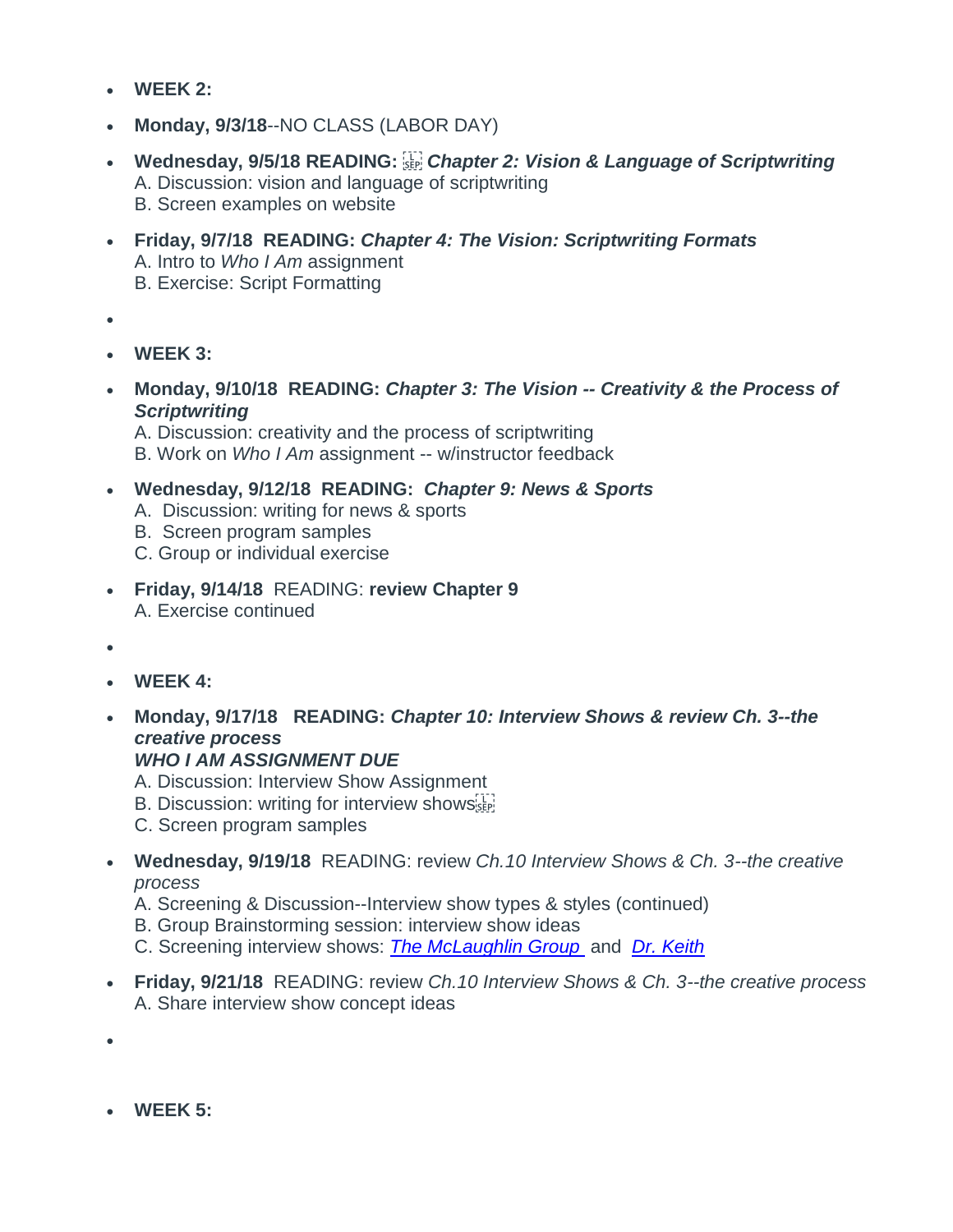- **Monday, 9/24/18** READING: *review Ch. 10 Interview Shows & Ch. 3--the creative process* A. Individual Exercise: start writing your interview show w/instructor feedback
- **Wednesday, 9/26/18 READING:** *Chapter 11--Documentary*  A. Discussion: documentary TV shows and films B. Screen samples of documentaries
- **Friday, 9/28/18** READING: review *Ch. 11--Documentary...* A. Discussion & screen: documentaries (continued)
- •
- **WEEK 6:**
- Monday, 10/1/18 READING: SEPTE Priew Ch. 11--Documentary... A. Discussion & screen: documentaries (continued)
- **Tuesday, 10/2/18, noon: INTERVIEW ASSIGNMENT DUE**
- **Wednesday, 10/3/18 READING:** *Chapter 12--Reality Shows* A. Discussion & screen reality shows B. Group Brainstorm session: documentary or reality show series
- **Friday, 10/5/18** READING: review *Ch. 11--Documentary... and 12--Reality Shows* A. Group Presentation--documentary or reality show series concept
- •
- **WEEK 7:**
- **Monday, 10/8/18 READING:** *Chapter 13 Corporate & Educational Media* A. Discussion of corporate & educational programs B. Screening & discussion of corp & ed programs--*[The Secret to Success](https://www.prageru.com/courses/life-studies/secret-success)*
- **Wednesday, 10/10/18** READING: *review Ch. 12 Corporate...* A. Screening & discussion of corp & ed programs B. Corporate & Educational Script Assignment
- **Friday, 10/12/18** READING: *review Ch. 12 Corporate...* A. Group Brainstorm session: a corporate & educational program
- •
- **WEEK 8:**
- **Monday, 10/15/18** READING: *review Ch. 13 Corporate...* **DOCUMENTARY ASSIGNMENT DUE** A. Group Presentation: Corporate & Educational Program Ideas
- **Wednesday, 10/17/18 READING:** *Chapter 8: Commercials, PSA's & Promos* A. Discussion: Commercials, PSA's and Promos B. Screening & discussion
- **Friday, 10/19/18** NO CLASS--FALL BREAK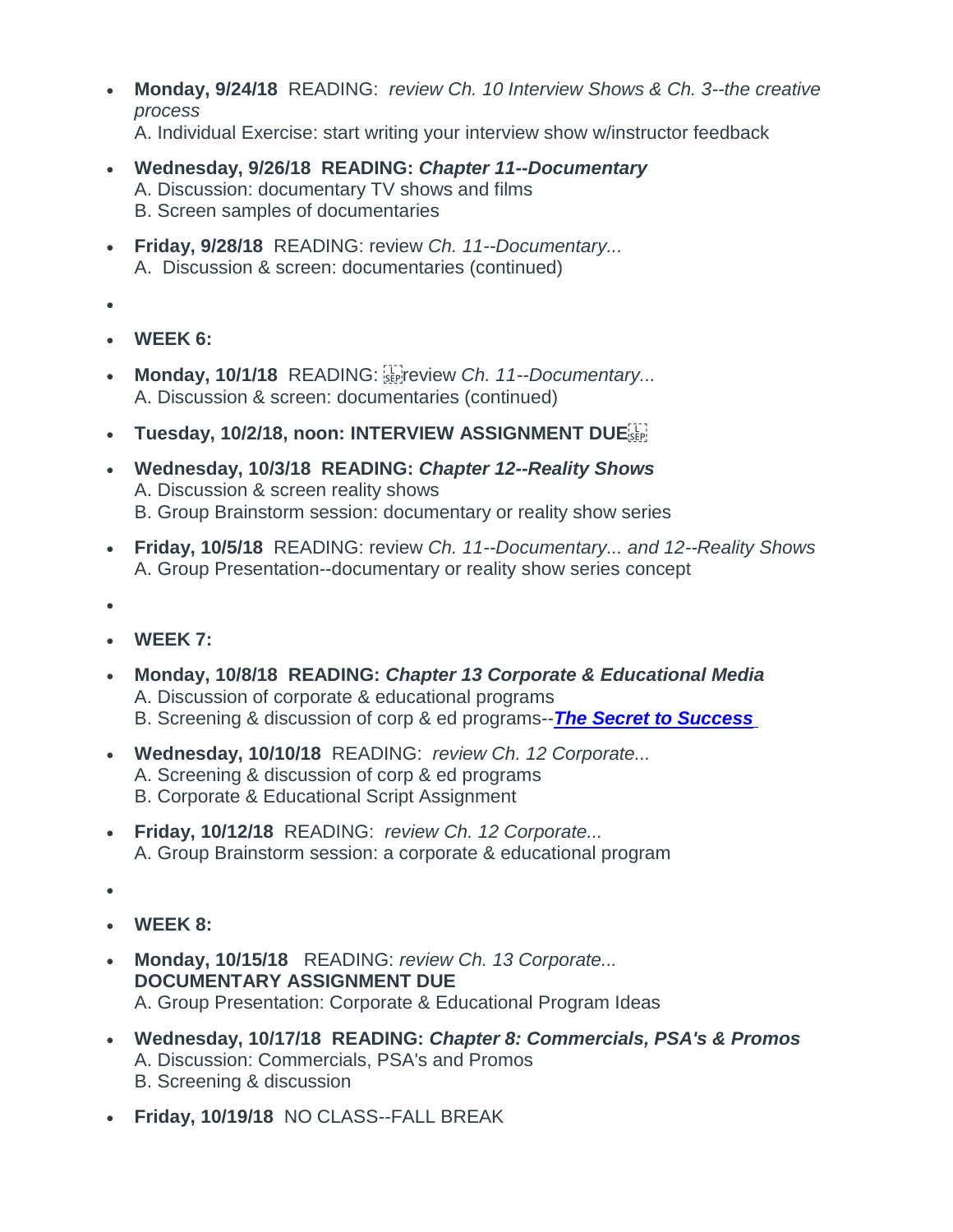- •
- **WEEK 9**
- **Monday, 10/22/18** READING: *Review Ch. 8: Commercials...* **CORPORATE & EDUCATIONAL ASSIGNMENT DUE** A. Screening & Discussion
- **Wednesday, 10/24/18** READING: *Review Ch. 8: Commercials...* A. Group Brainstorming Session: Commercial OR PSA OR Show Promo Campaign
- **Friday, 10/26/18** READING: *Review Ch. 8: Commercials...* A. Group Brainstorming--Commercial Campaign...etc.
- •
- **WEEK 10:**
- **Monday, 10/29/18 READING:** *Chapter 5: Film & Television Drama* A. Discussion: film and television drama B. Screening & discussion
- **Wednesday, 10/31/18** READING: *review Ch. 5 Film...* A. Screening & discussion
- **Friday, 11/2/17** READING: *review Ch. 5 Film...* A. Screening & discussion
- •
- **WEEK 11:**
- **Monday, 11/5/18 READING:** *Chapter 6 Film & Television Comedy* **COMMERCIAL/PSA/PROMO CAMPAIGN ASSIGNMENT DUE**
	- A. Discussion: film and television comedy
	- B. Screening & discussion
- **Wednesday, 11/7/18** READING: *review Ch. 6 Film...* A. Screening & discussion
- **Friday, 11/9/18** READING: *review Ch. 6 Film...* A. Screening & discussion
- •
- **WEEK 12:**
- **Monday, 11/12/18 READING:** *Chapter 7: Short Films*
	- A. Principles & Elements of Drama in Short Films
	- B. Screenplay Synopsis/Short Comedy/Drama Script Assignment
	- C. Screen, analyze, discuss short films
- **Wednesday, 11/14/18** READING: *review Ch. 7 Short Films* A. Short films--screening & discussion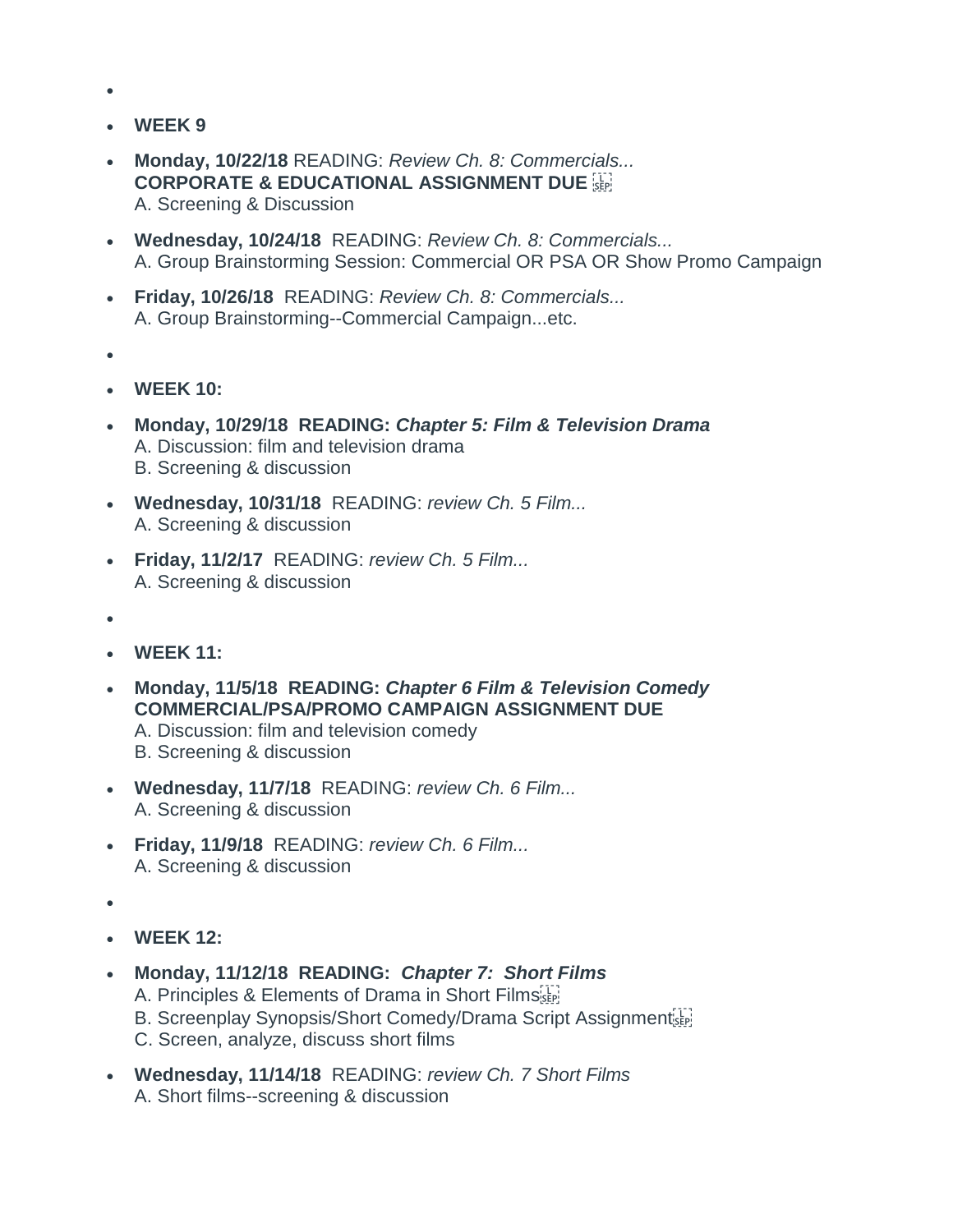- **Friday, 11/16/18** READING: *review Ch. 7 Short Films* A. Short films--screening & discussion
- •
- **WEEK 13:**
- **Monday, 11/19/18** READING: *review Ch. 7 Short Films* A. Short films (continued)
- **Wednesday, 11/21/18 NO CLASS--HAPPY THANKSGIVING!**
- **Friday, 11/23/18 NO CLASS--HAPPY THANKSGIVING!**
- •
- **WEEK 14:**
- **Monday, 11/26/18** READING: *review Ch. 7 Short Films* A. Discussion: short film ideas
- **Wednesday, 11/28/18** READING: *review Ch. 7 Short Films* A. Synopsis/short film script writing exercise w/instructor feedback
- **Friday, 11/30/18** READING: *review Ch. 7 Short Films* A. Synopsis/short film script writing exercise w/instructor feedback
- •
- **WEEK 15:**
- **Monday, 12/3/18 READING:** *Chapter 13: Ethics and Law in Scriptwriting* A. Discussion: ethics and law in scriptwriting B. Ethics writing case study & Potter Box Model
- **Wednesday, 12/5/18** READING: *Review Ethics…* A. Laws and legal issues (case studies)
- **Friday, 12/7/18 READING: Chapter 14: Getting Started**… A. Starting a writing career, getting experience and "your foot in the door," "should and should-not do's," resources, links, etc.

•

• **MONDAY, 12/10/18, 10 a.m. (or before): TV/FILM SYNOPSIS-SCRIPT ASSIGNMENT DUE**

### Assignments: An Overview

#### **Watch Our** *Point TV* **Shows**

See all kinds of projects and films that can inform, inspire, and stir some creative thinking for this course and beyond.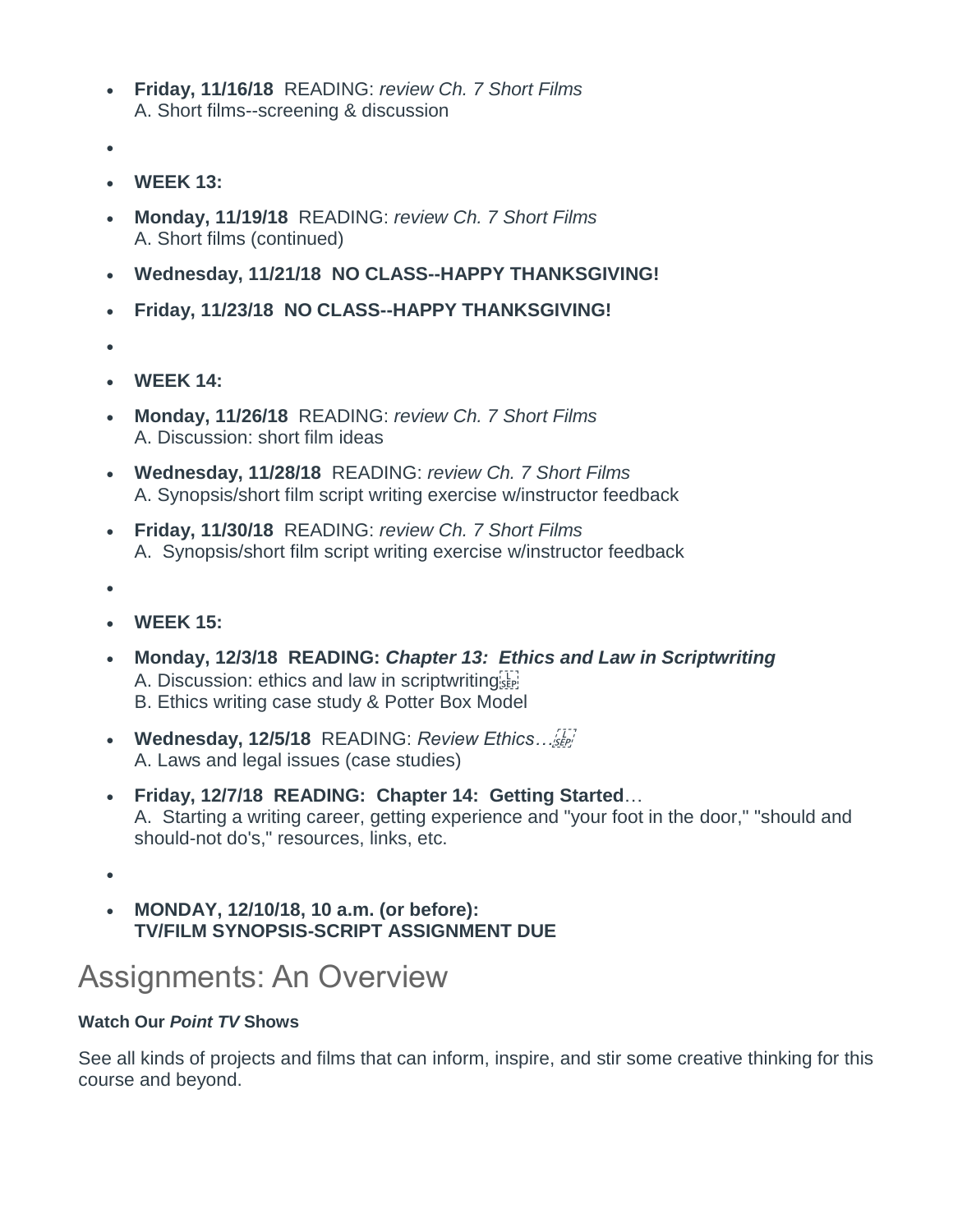Here's the *[Point TV](http://pointtv23.com/com425and243/)* website that includes show descriptions, production schedules, crew lists for shows, press releases/news about the latest news about the station and the media com and broadcast journalism students and their activities.

#### *[Point TV's Facebook](https://www.facebook.com/pages/Point-TV/447038881997027?ref=hl) Point TV [Vimeo Channel](https://vimeo.com/channels/pointtv) [Point TV YouTube Channel](https://www.youtube.com/channel/UCbSHEdR_GA73Wpay3g4OuBQ)*

The course learning outcomes will be accomplished through the following reading and writing assignments:

- *Scriptwriting for....* book chapter Reading Reports
- *Who I Am* Script
- Interview show script (sports, news/topic/issue oriented, etc.)
- Documentary treatment & script
- TV commercial/PSA script
- Corporate/industrial action plan & video script
- Screenplay synopsis for feature-length film, or short (7-10 min) drama/comedy script

Outstanding and producible scripts and concepts will be presented to producers in the COM 425 TV Workshop (fall, 2018 and spring, 2019) and COM 443 Studio Production short film (spring, 2019) courses for consideration for production and to be included on PLNU's *Point TV* YouTube or Vimeo channels. Or, you can produce your show-script with a COM 420 Communication Practicum (1-2 units)...after you've completed COM 243 Intro to TV and Film Production.

## Course & Attendance Policies

#### **SOME ASSUMPTIONS:**

- 1. You are passionate about the media, and have a desire to learn all that you can;
- 2. You understand the power of story to engage and emotionally-move the audience;

3. You understand that the script is the most important component in producing successful TV and film programs, and that it is difficult for even professional writers to write great scripts; and

4. You understand that -- after this course -- you'll be involved in producing lots of television and film programs at PLNU. And just as professional film and TV directors and crew members are depending on the writer to "get it right" -- you, too, as a student, will have your peers depending on you to "get it right."

#### **PROFESSIONAL SOCIALIZATION**

A very important part of your preparation for working in the media industries (or any professional field) is "professional socialization." This includes the following: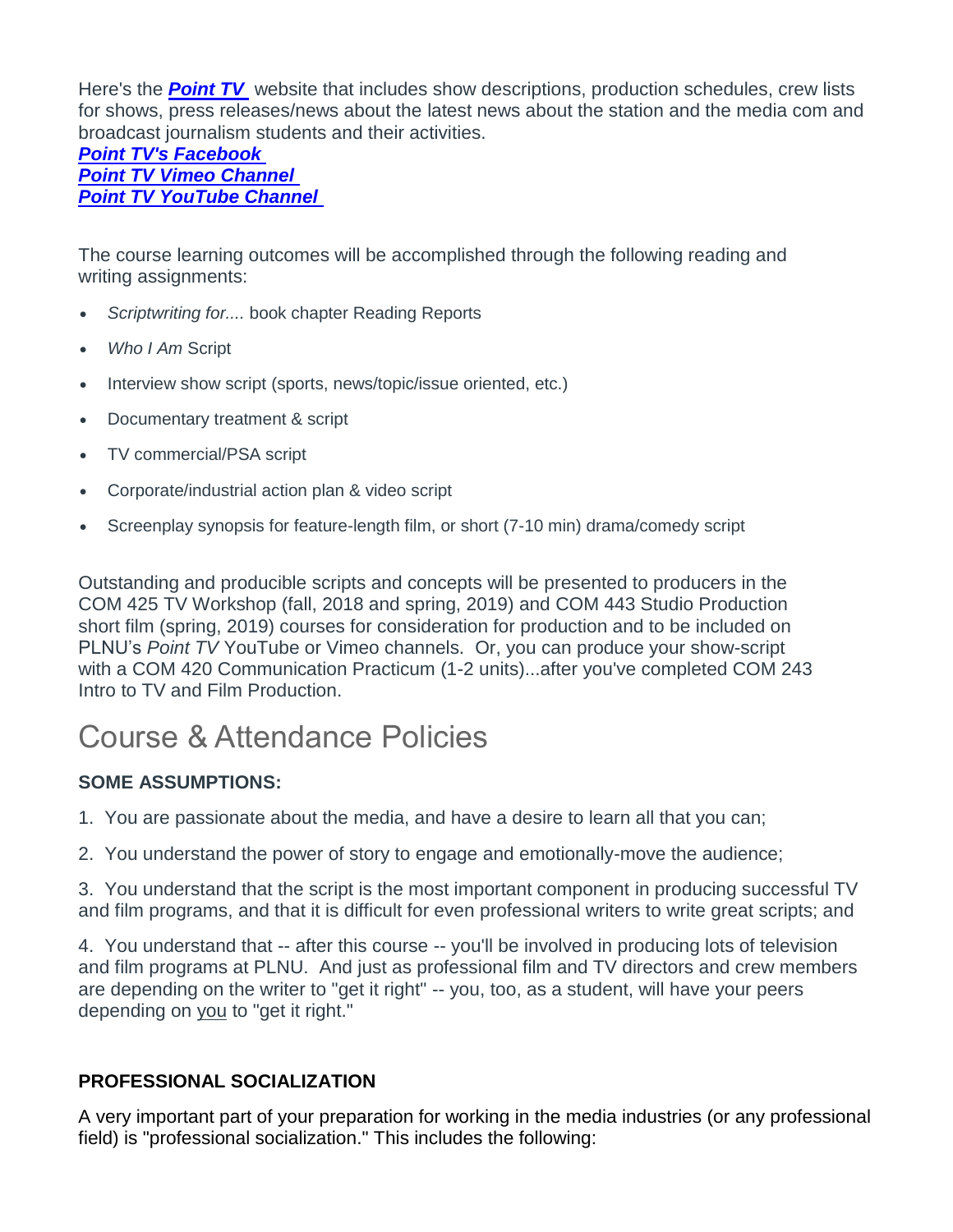1. Proving that you're serious about your education in the PLNU media communication major by consistent punctual arrival and attendance to all class sessions;

2. A laser focus attention to all in-class lectures, discussions, screenings, presentations, and exercises. This means NO SMART PHONE OR COMPUTER USAGE during class time...unless it is required for an assigned in-class exercise--see PLNU Classroom Behavior policies on this course website; and

3. Submitting all script assignments and reading reports by/before the deadline. It is extremely-important that you begin to demonstrate this ability. Meeting deadlines is evidence that you have made the assignment (and this course required in your major) **a priority** over other activities that you were able to accomplish that particular week.

#### **IN-CLASS PARTICIPATION:**

Ten (10) percent of your course grade is partially-based upon this part of your performance in this course. You will not receive a high "A" in this portion of the course simply by attending all class sessions and being on time. That is noble and notable, however, that is only a baseline requirement for receiving an "A" in attendance and participation. An "A" grade participant is one who exhibits excellent participation. They are consistently and actively involved in the class discussions. They are honest, yet tactful and respectful in their evaluation of other's work, and are open to criticism of their own work. They consistently provide insightful comments, pose pertinent and important questions, and generally enhance everyone's understanding of the course material by their presence and input. An excellent participant also exhibits an energetic and positive attitude throughout the semester.

#### **ATTENDANCE:**

This is, probably, the most important part of your professional socialization. Absences and tardiness are not acceptable in the media professions. The script is **the foundational component** for program production, and the ability to get the job done and show up is evidence of your seriousness, maturity, and priorities -- someone that your coworkers can count on to show up and get the job done! Therefore, perfect attendance will greatly help you to earn all points. All students start with 100 attendance and participation points. You can count on losing ten (10) points for every absence accumulated throughout the semester. I will usually shut the door at the beginning of class. If you have to open the door to enter after class starts, do tell me after class why you were late.

#### **From the Provost:**

Regular and punctual attendance at all classes in which a student is registered is considered essential to optimum academic achievement. Therefore, regular attendance and participation in each course are minimal requirements to be met. There are no allowed or excused absences except when absences are necessitated by certain university-sponsored activities and are approved in writing by the Provost.

Whenever the number of accumulated absences in a class, for any cause, exceeds ten percent of classes [this is equivalent to missing 4.5 sessions for this course], the faculty member has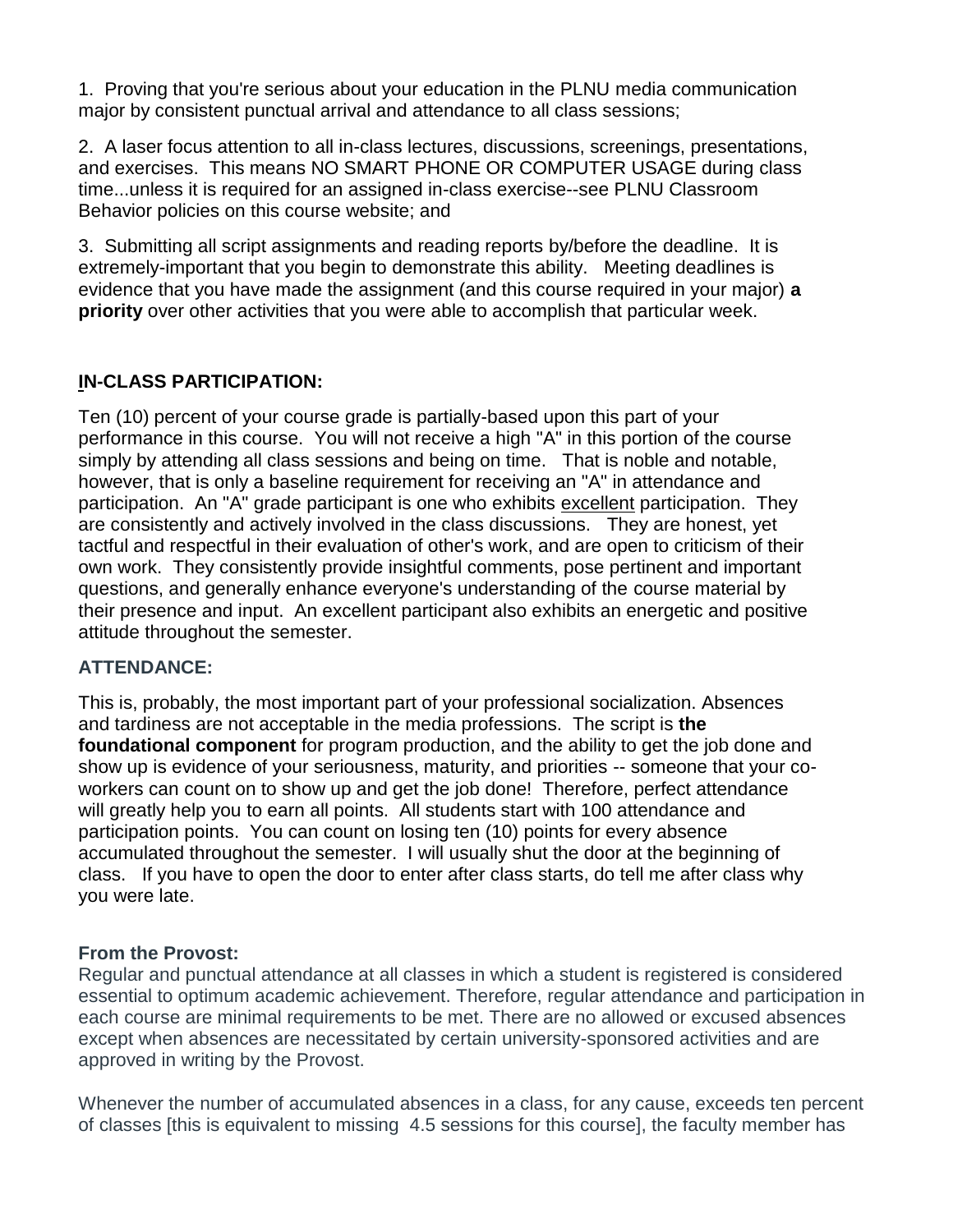the option of filing a written report to the Vice Provost for Academic Administration which may result in de-enrollment, pending any resolution of the excessive absences between the faculty member and the student. If more than 20 percent [9 sessions or more in this course] is reported as missed, the faculty member may initiate the student's de-enrollment from the course without advance notice to the student. If the date of de-enrollment is past the last date to withdraw from a class, the student will be assigned a grade of "F" $\spadesuit$  or "NC." There are no refunds for courses where a de-enrollment was processed.

## PLNU Academic Honesty Policy

#### **PLNU ACADEMIC HONESTY POLICY <b>®**

Students should demonstrate academic honesty by doing original work and by giving appropriate credit to the ideas of others. Academic dishonesty is the act of presenting information, ideas, and/or concepts as one's own when in reality they are the results of another person's creativity and effort. A faculty member who believes a situation involving academic dishonesty has been detected may assign a failing grade for that assignment or examination, or, depending on the seriousness of the offense, for the course. Faculty should follow and students may appeal using the procedure in the university Catalog. See [Academic Policies](http://catalog.pointloma.edu/content.php?catoid=18&navoid=1278) for definitions of kinds of academic dishonesty and for further policy information.

## Academic Behavior Policy

See the university's NEW POLICY included in the PLNU undergraduate handbook:

#### **ACADEMIC BEHAVIOR POLICY**

Both faculty and students at Point Loma Nazarene University have the right to expect a safe and ordered environment for learning. Any student behavior that is disruptive or threatening is a serious affront to Point Loma Nazarene University as a learning community. Students who fail to adhere to appropriate academic behavioral standards may be subject to discipline. Although faculty members communicate general student expectations in their syllabi and disruptive student conduct is already addressed in the Undergraduate Student Handbook, the purpose of this policy is to clarify what constitutes disruptive behavior in the academic setting and what actions faculty and relevant administrative offices may take in response to such disruptive student behavior.

"Disruption," as applied to the academic setting, means classroom, instructor or classmaterelated student behavior that a reasonable faculty member would view as interfering with or deviating from normal classroom, class-related, or other faculty-student activity (advising, cocurricular involvement, etc.). Faculty members are encouraged to communicate positive behavior expectations at the first class session and to include them in course syllabi. Examples of disruptive classroom behavior include, but are not limited to:

- persistent speaking without being recognized or interrupting the instructor or other speakers;
- overt inattentiveness (sleeping or reading the newspaper in class);
- inordinate or inappropriate demands for instructor or classroom time or attention;
- unauthorized use of cell phone or computer;
- behavior that distracts the class from the subject matter or discussion;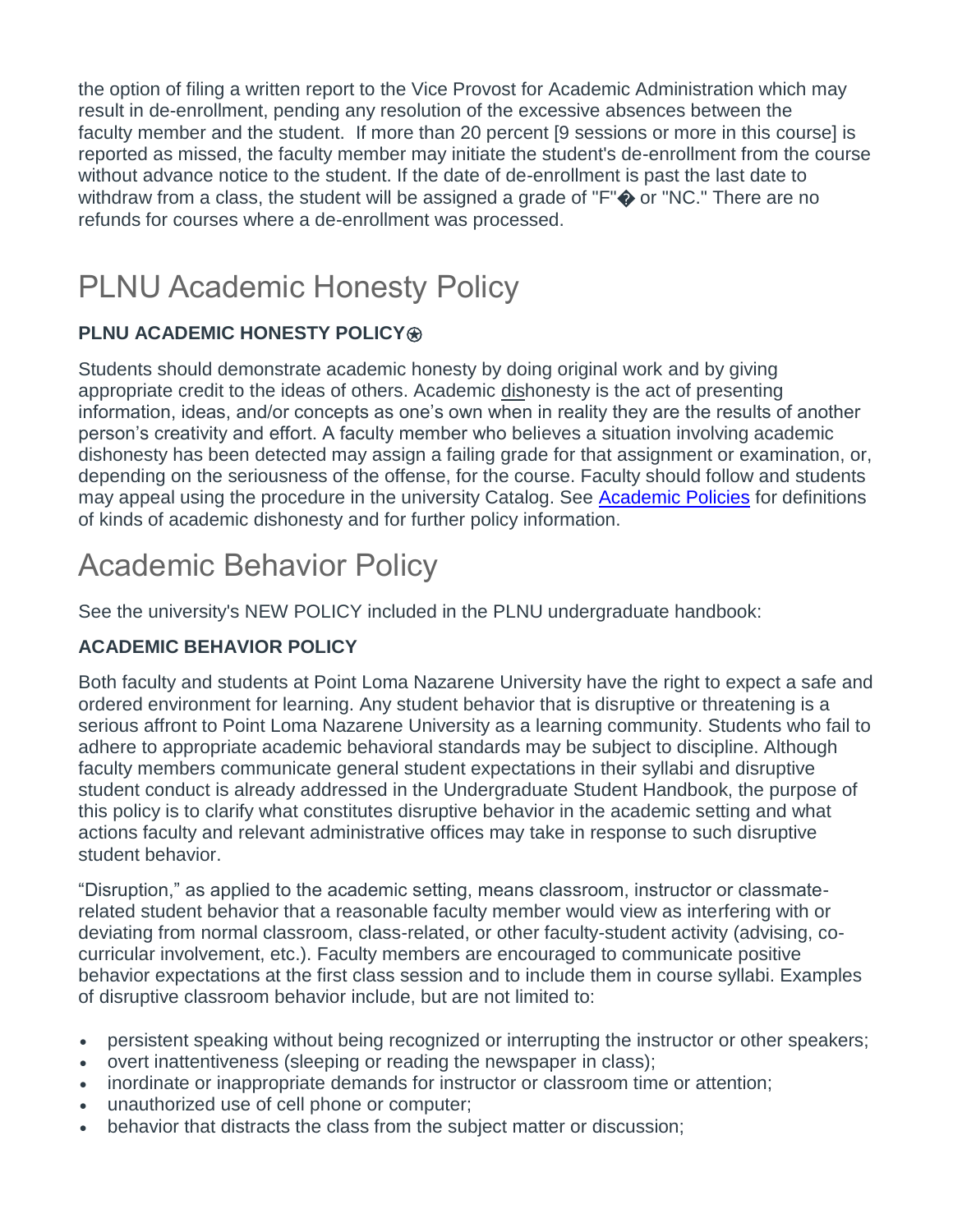- unwanted contact with a classmate in person, via social media or other means;
- inappropriate public displays of affection;
- refusal to comply with reasonable instructor direction; and/or
- invasion of personal space, physical threats, harassing behavior or personal insults.

The policy applies if the behavior is reported by a faculty member or academic administrator and occurs exclusively or primarily in a student-faculty member interaction. Incidents which involve both academic and non-academic behavior may result in responses coordinated by the Vice Provost for Academic Administration and the Dean of Students.

Civil and polite expression of disagreement with the course instructor, during times when the instructor permits discussion, is not in itself disruptive behavior and is not prohibited.

Some students possess medical or psychological conditions that may affect functioning within the standards of the university. Although such students may be considered disabled and are protected under the Rehabilitation Act/ADA, they are required to meet the fundamental university academic and behavioral policy as described in the Student Handbook, Undergraduate Catalog and/or faculty syllabi.

# PLNU Copyright Policy

#### **PLNU COPYRIGHT POLICY ®**

Point Loma Nazarene University, as a non-profit educational institution, is entitled by law to use materials protected by the US Copyright Act for classroom education. Any use of those materials outside the class may violate the law.

## PLNU Academic Accommodations Policy

#### **PLNU ACADEMIC ACCOMMODATIONS POLICY <b>®**

While all students are expected to meet the minimum standards for completion of this course as established by the instructor, students with disabilities may require academic adjustments, modifications or auxiliary aids/services. At Point Loma Nazarene University (PLNU), these students are requested to register with the Disability Resource Center (DRC), located in the Bond Academic Center. [\(DRC@pointloma.eduo](mailto:DRC@pointloma.edu)r 619-849-2486). The DRC's policies and procedures for assisting such students in the development of an appropriate academic adjustment plan (AP) allows PLNU to comply with Section 504 of the Rehabilitation Act and the Americans with Disabilities Act. Section 504 (a) prohibits discrimination against students with special needs and guarantees all qualified students equal access to and benefits of PLNU programs and activities. After the student files the required documentation, the DRC, in conjunction with the student, will develop an AP to meet that student's specific learning needs. The DRC will thereafter email the student's AP to all faculty who teach courses in which the student is enrolled each semester. The AP must be implemented in all such courses.

If students do not wish to avail themselves of some or all of the elements of their AP in a particular course, it is the responsibility of those students to notify their professor in that course. PLNU highly recommends that DRC students speak with their professors during the first two weeks of each semester about the applicability of their AP in that particular course and/or if they do not desire to take advantage of some or all of the elements of their AP in that course.